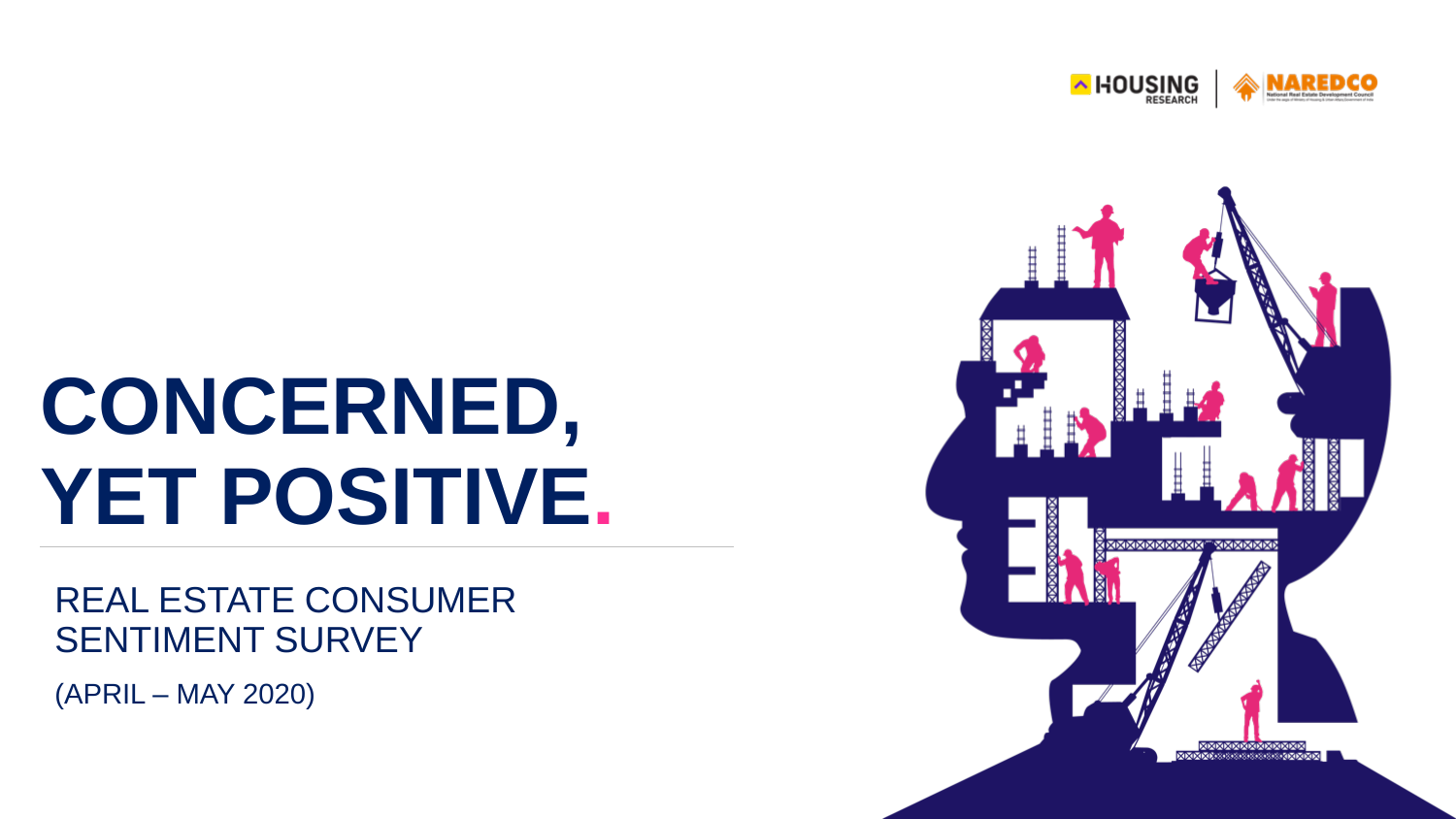

### **COVID-19 LOOMING UNCERTAINTY.**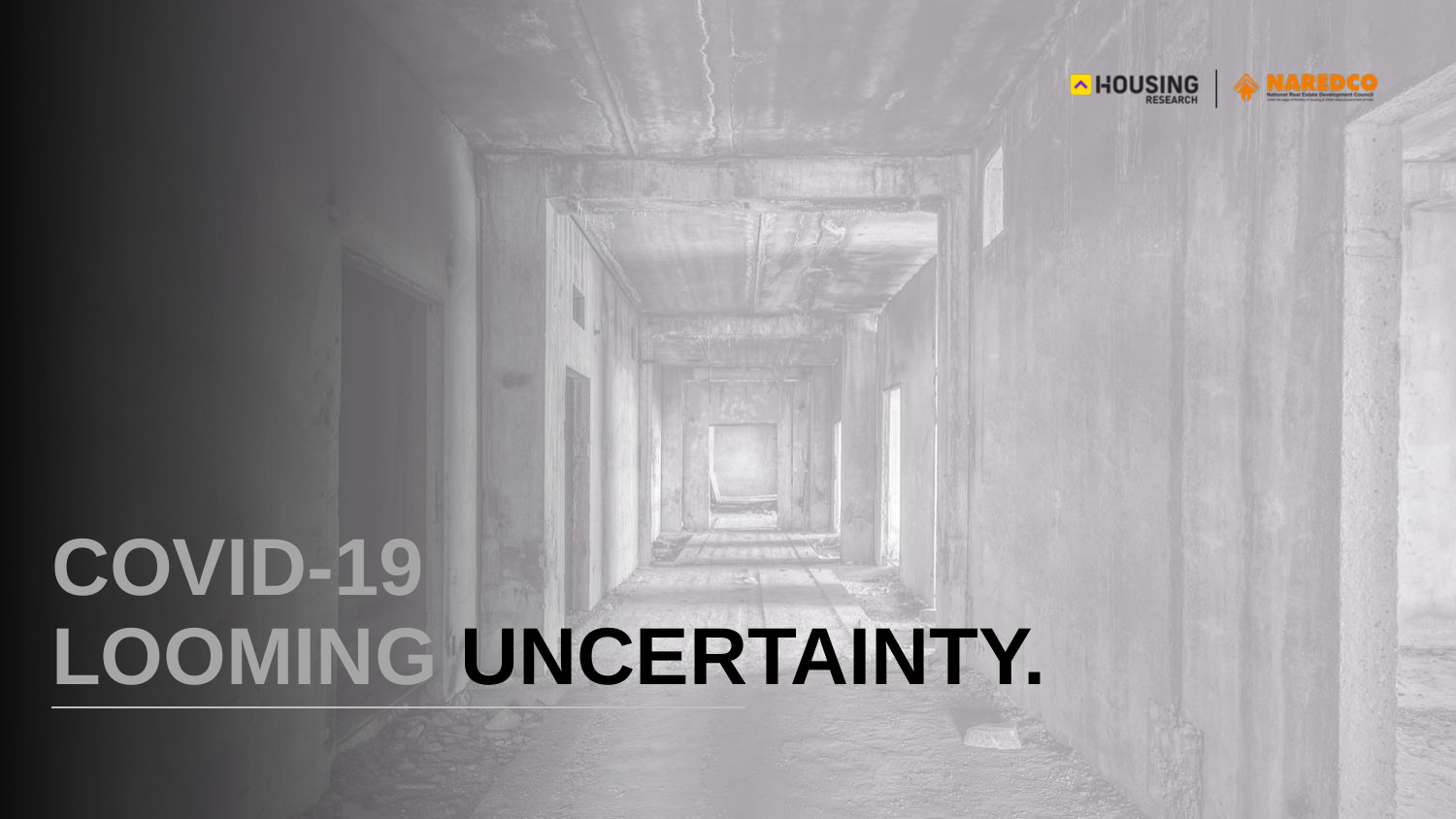### THE WORLD IS IN THE RED



- The IMF indicates a 3 percent contraction in global economy (2020–2021)
- Contraction in consumption seen only after Great Depression (1930) and Global Financial Crisis (2008).

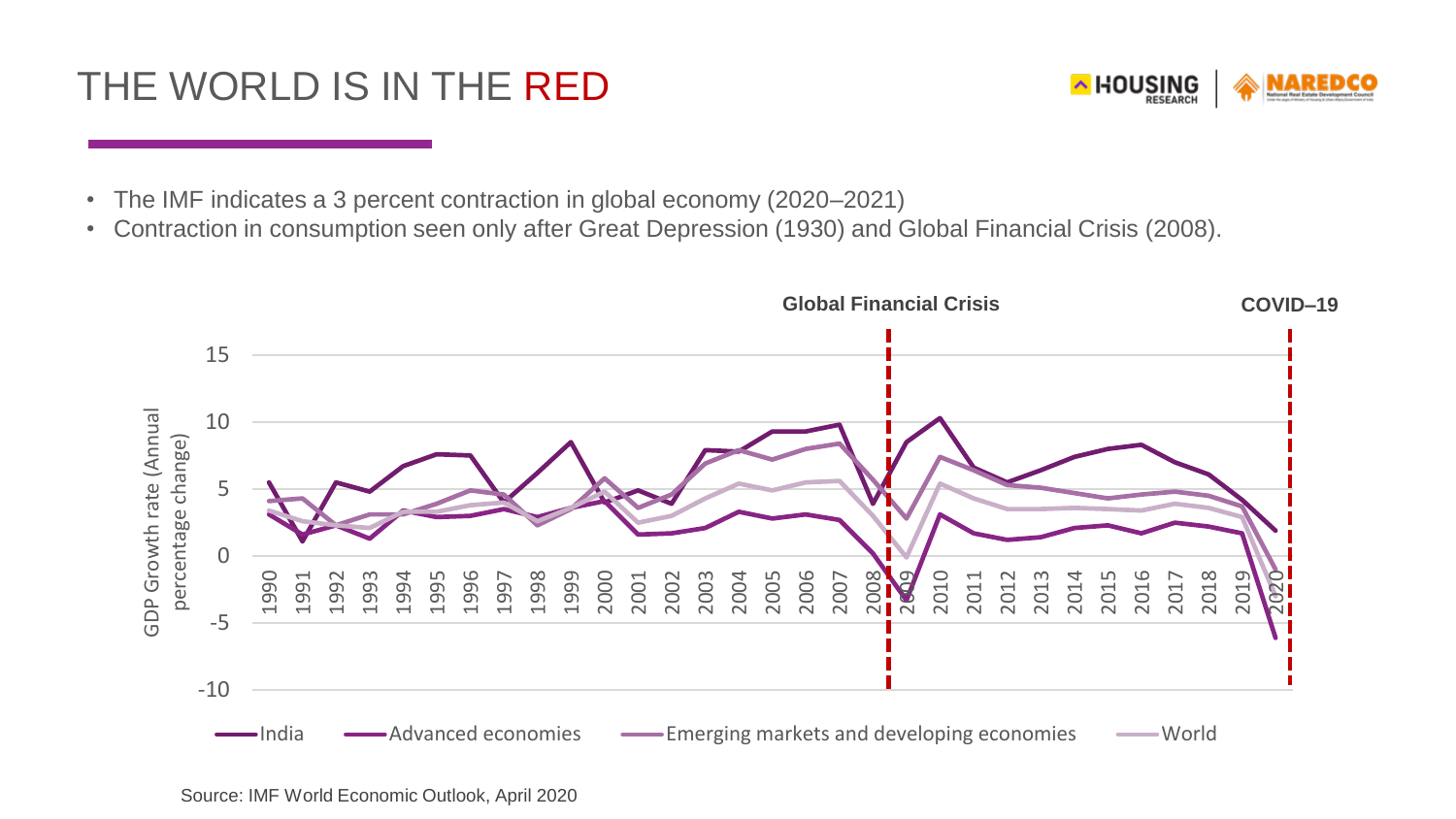

- GDP growth dipped to a 11-year low of 4.2 percent (FY2020), the lowest since 2008– 2009
- Unprecedent spike in unemployment rate in May 2020 (23.4 percent) A four times jump from March 2020 (8.7 percent)
- Fiscal stimulus Bailout package of USD ~260 billion (10 percent of GDP) to revive the economy
- Monetary measures Reduction of repo rate to record low (4 percent) and six months moratorium on loans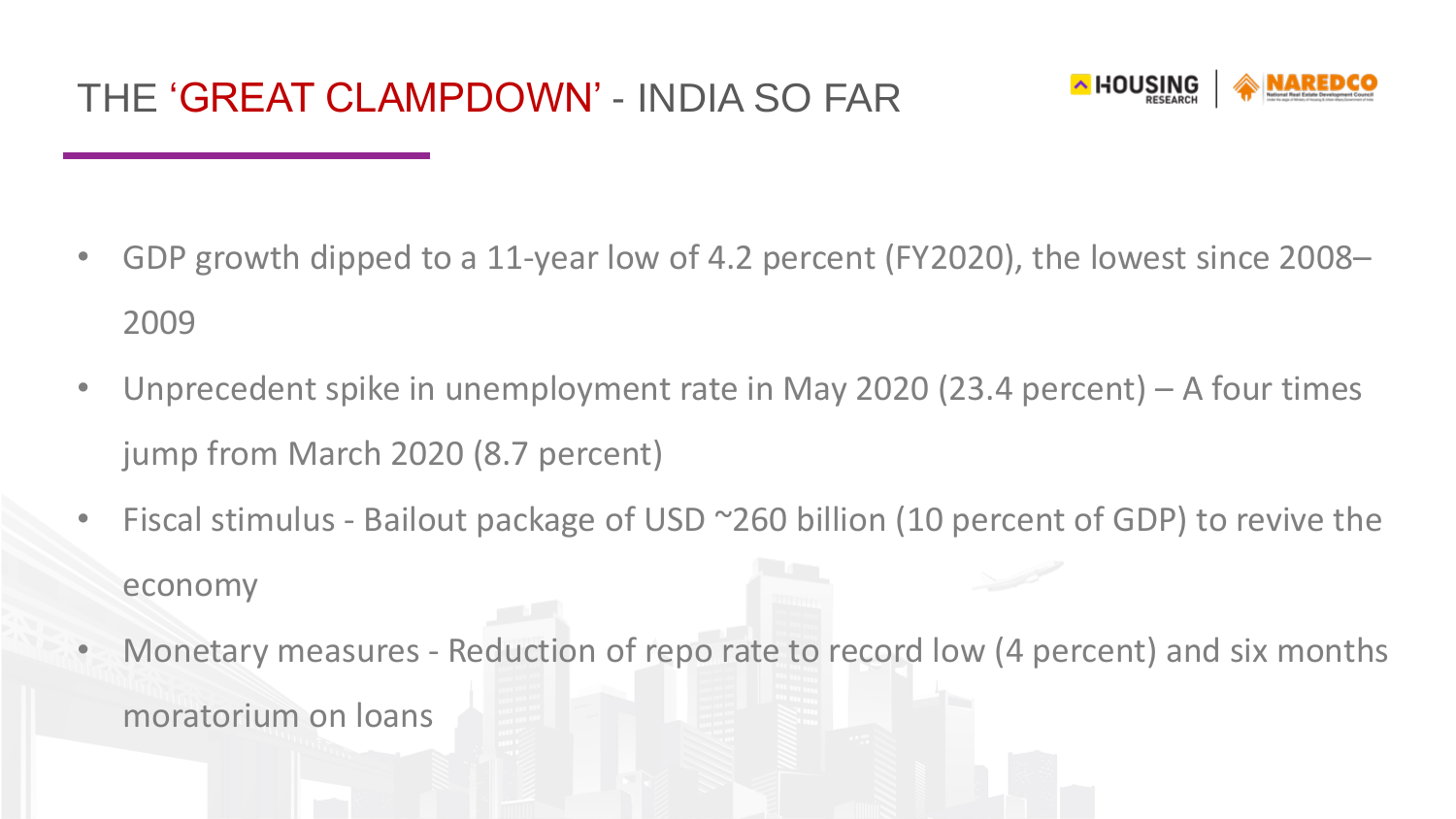

In the current times of uncertainty amidst the COVID-19 pandemic, it is imperative for real estate stakeholders such as ourselves to gauge the demand sentiments for realigning our businesses and strategies for the coming months.

The **Consumer Sentiment Insight Series** is an attempt to gauge the buying and renting predispositions of the real estate consumers, along with their outlook on the overall economic scenario and confidence in income stability for the coming six months amidst the current **COVID-19 pandemic situation**. The survey was conducted between April – May 2020 and presents the views of over three thousand potential real estate consumers across key cities.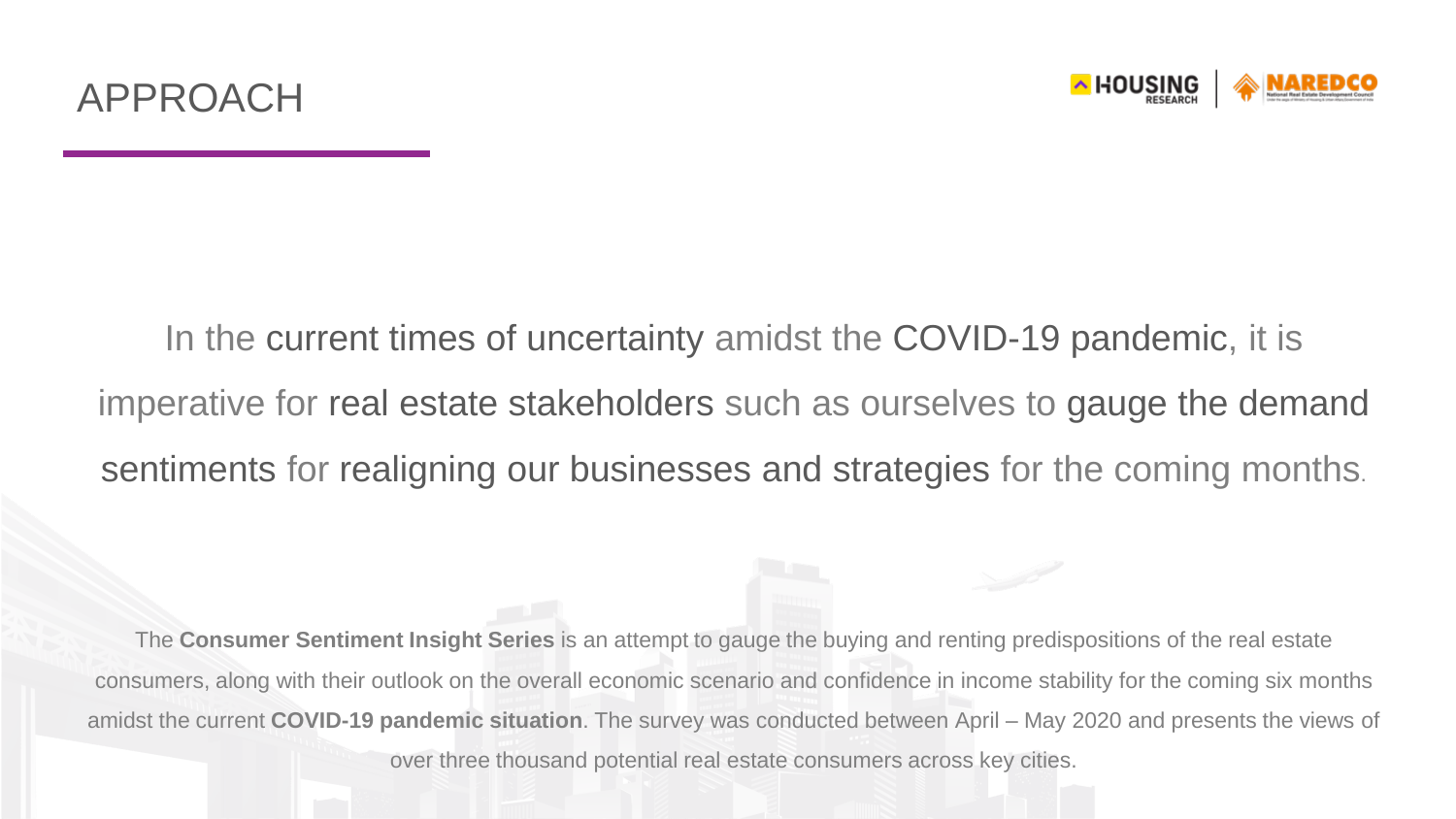

### **REAL ESTATE CONSUMER SENTIMENT SURVEY.**

(APRIL – MAY 2020)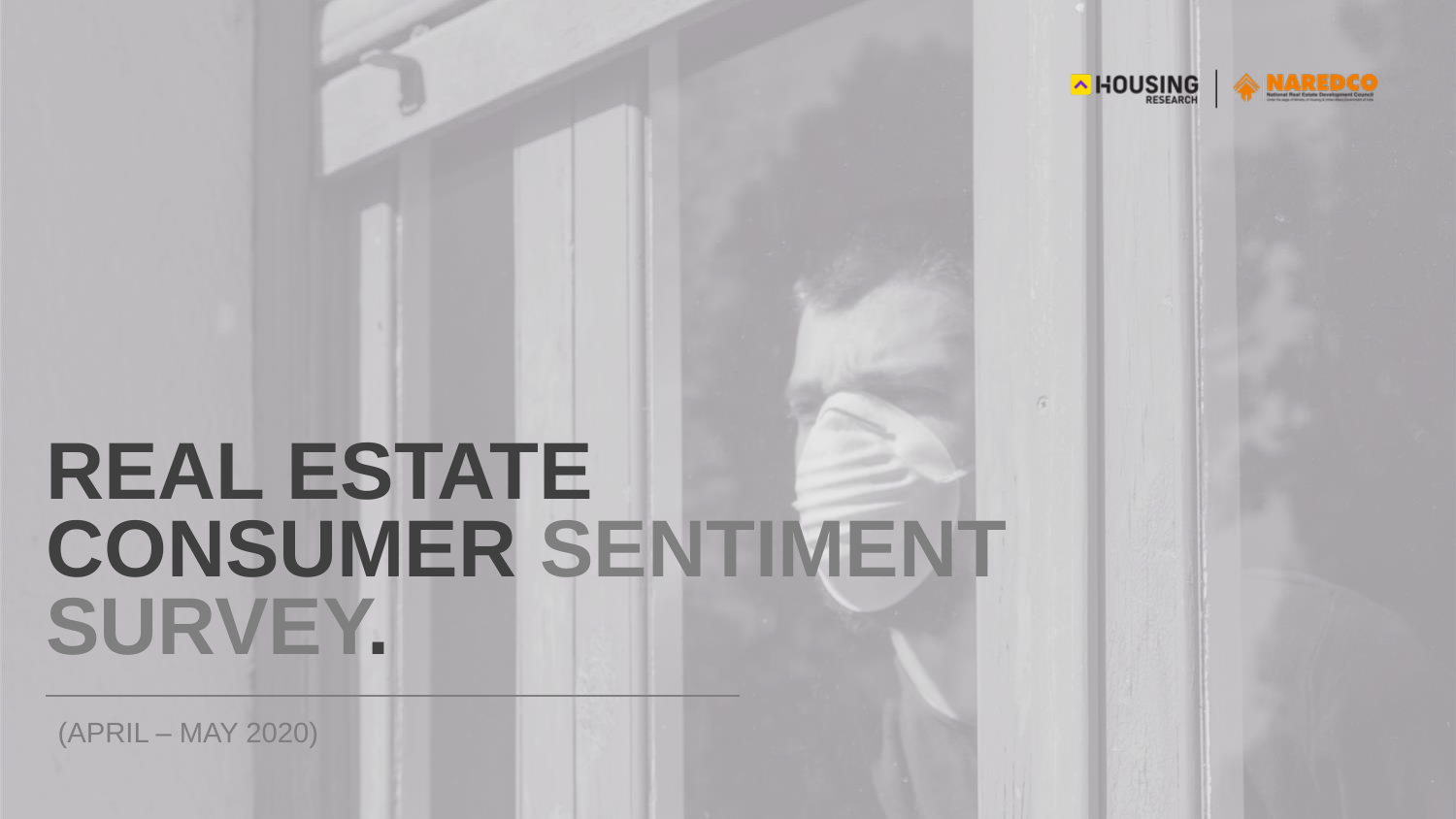### UNCERTAINTY OVER ECONOMY



• Post the 'Great Clampdown', Unlock 1.0 infuses hope

 $27%$ <br> $27%$ <br> $\qquad \qquad 27%$ <br> $\qquad \qquad 41%$ IMPROVE STAY THE SAME WILL GET WORSE 59%

#### ECONOMIC OUTLOOK **INCOME STABILITY OUTLOOK**



**Consumers are cautiously optimistic for the economy and their income**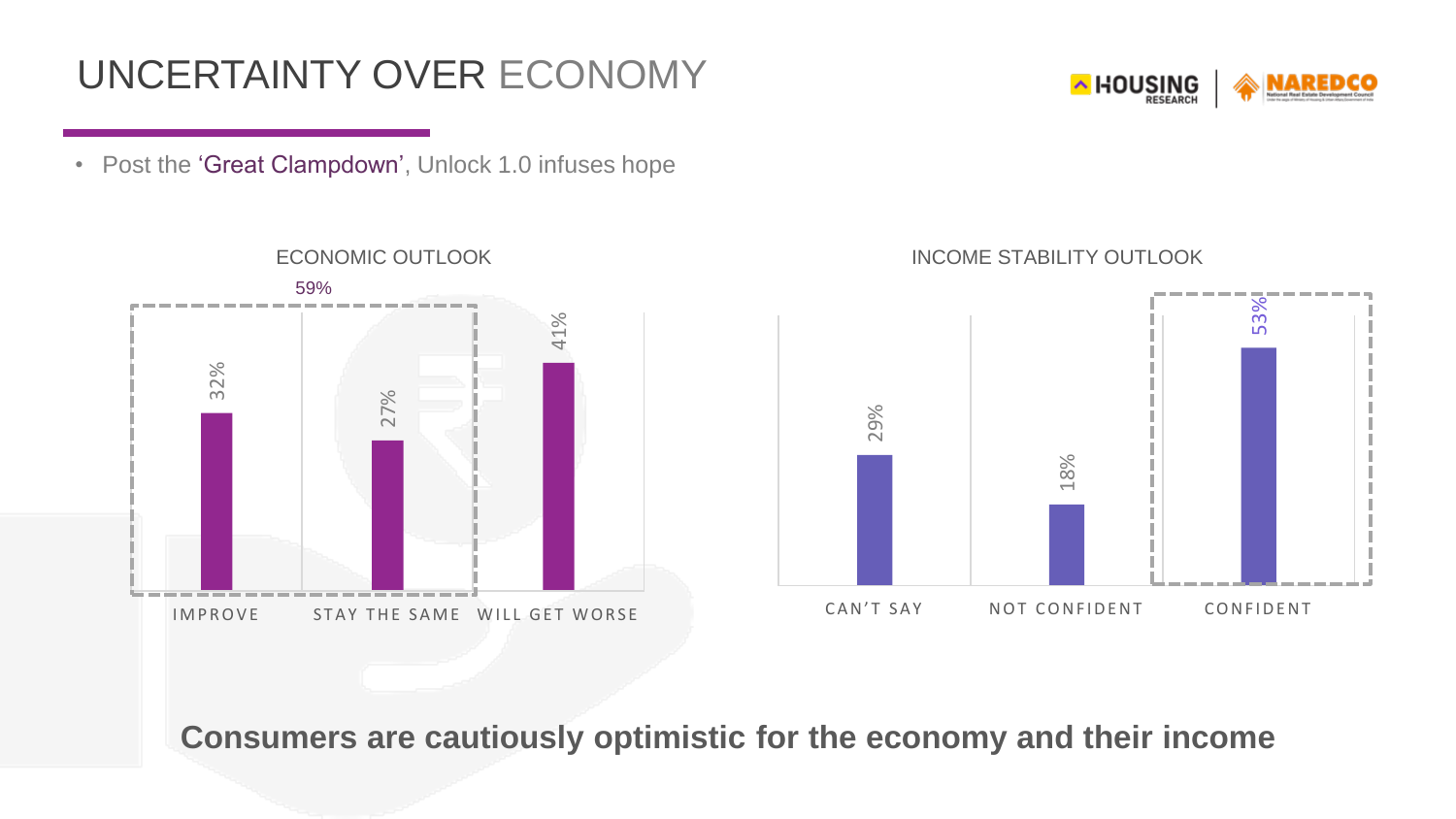### REAL ESTATE A PREFERRED INVESTMENT ASSET CLASS



• First time homebuyers (73%) are looking to buy for end use (70%)





**End users drive demand in ready-to-move-in inventory**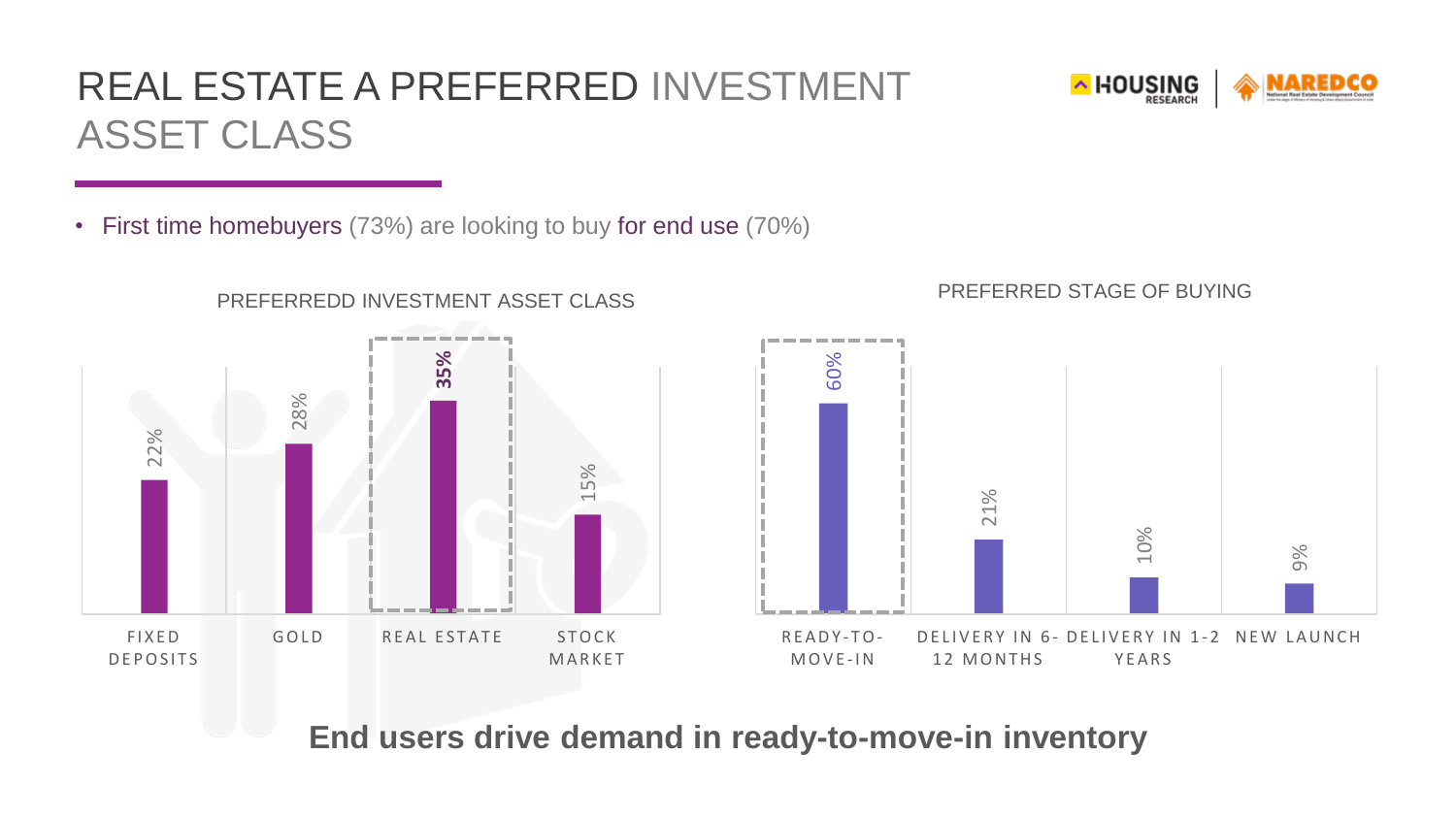#### COVID–19 PAUSE



- Decision for buying on hold for 6-12 months; albeit indefinitely
- Work from home (WFH) as a concept emerging as a key factor for upgrading to larger homes





**Cautious consumer confidence delays home buying decision**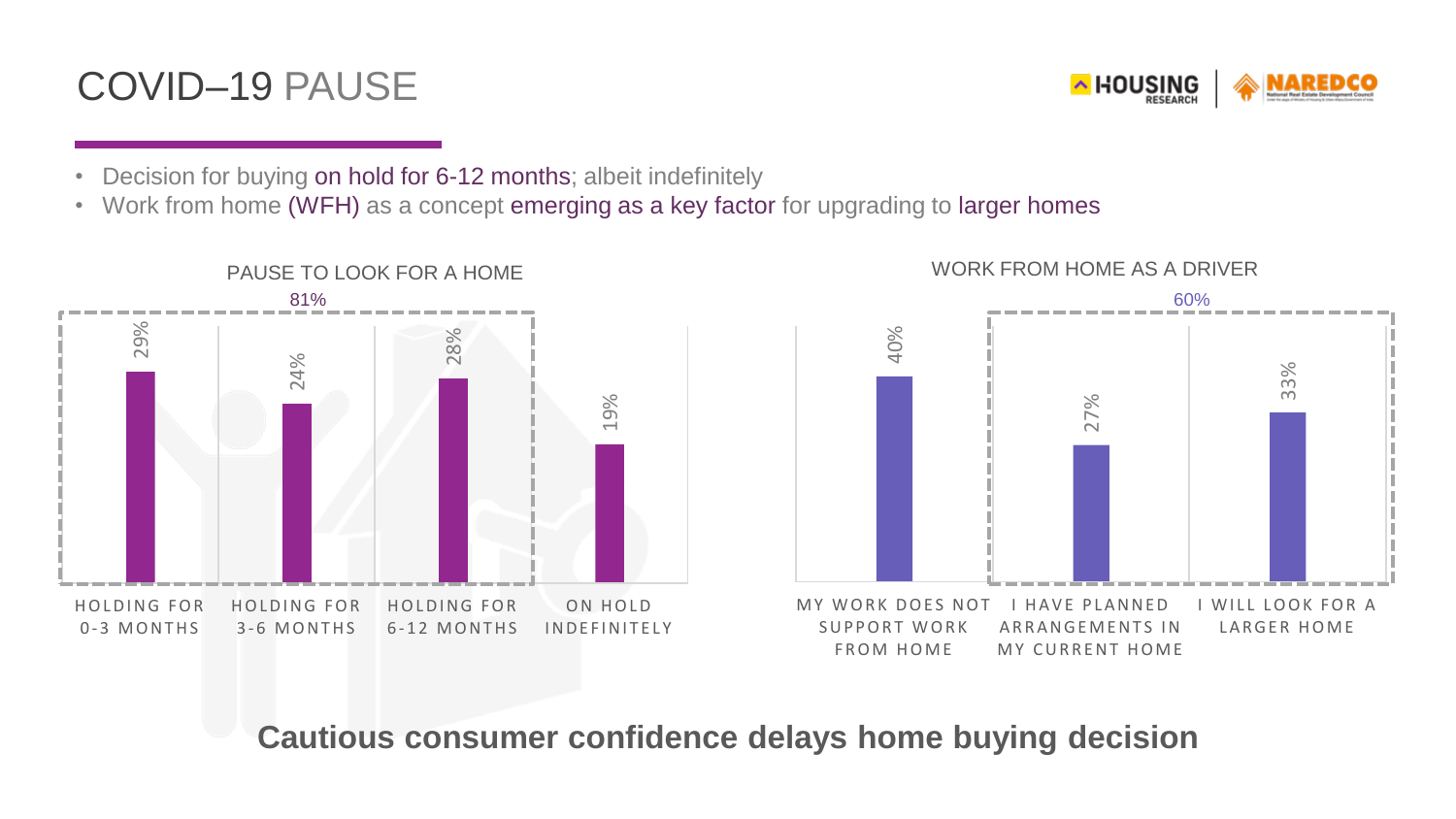### AFFORDABILITY AND DEVELOPER CREDIBILITY KEY DRIVERS





**Flexible payment plans and tax incentives may nudge demand in near term**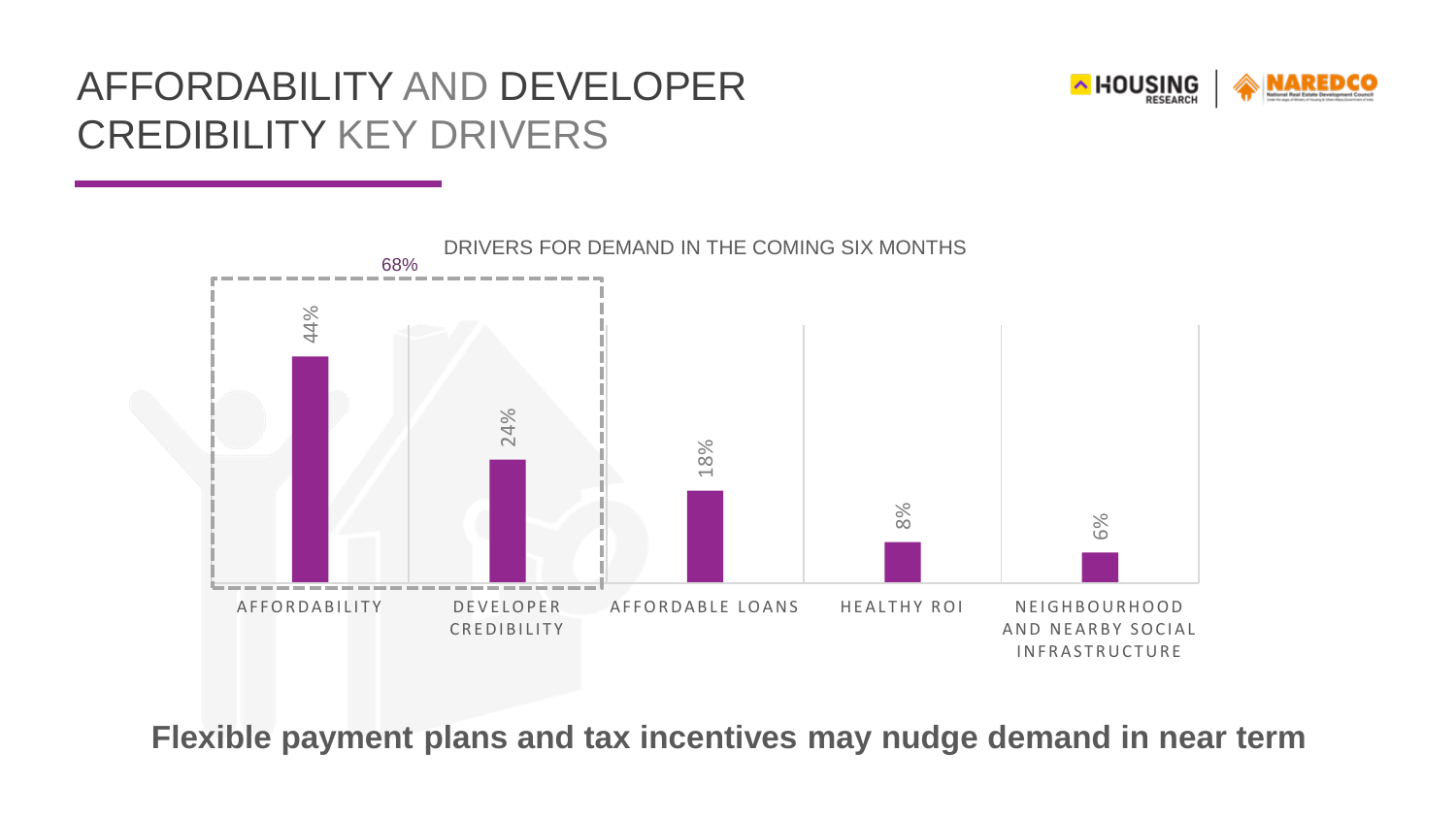### RENT CONSUMER – A POTENTIAL HOMEBUYER IN TWO YEARS

- Majority of rent consumers are in the (25–35 years) age cohort
- Current affordability and mobile nature of work a deterrent WFH may act as a drivers IN TIER II CITIES



#### DETERRENT FOR BUYING A HOUSE FOR A RENT CONSUMER

**Young professionals will continue to rent in near term**

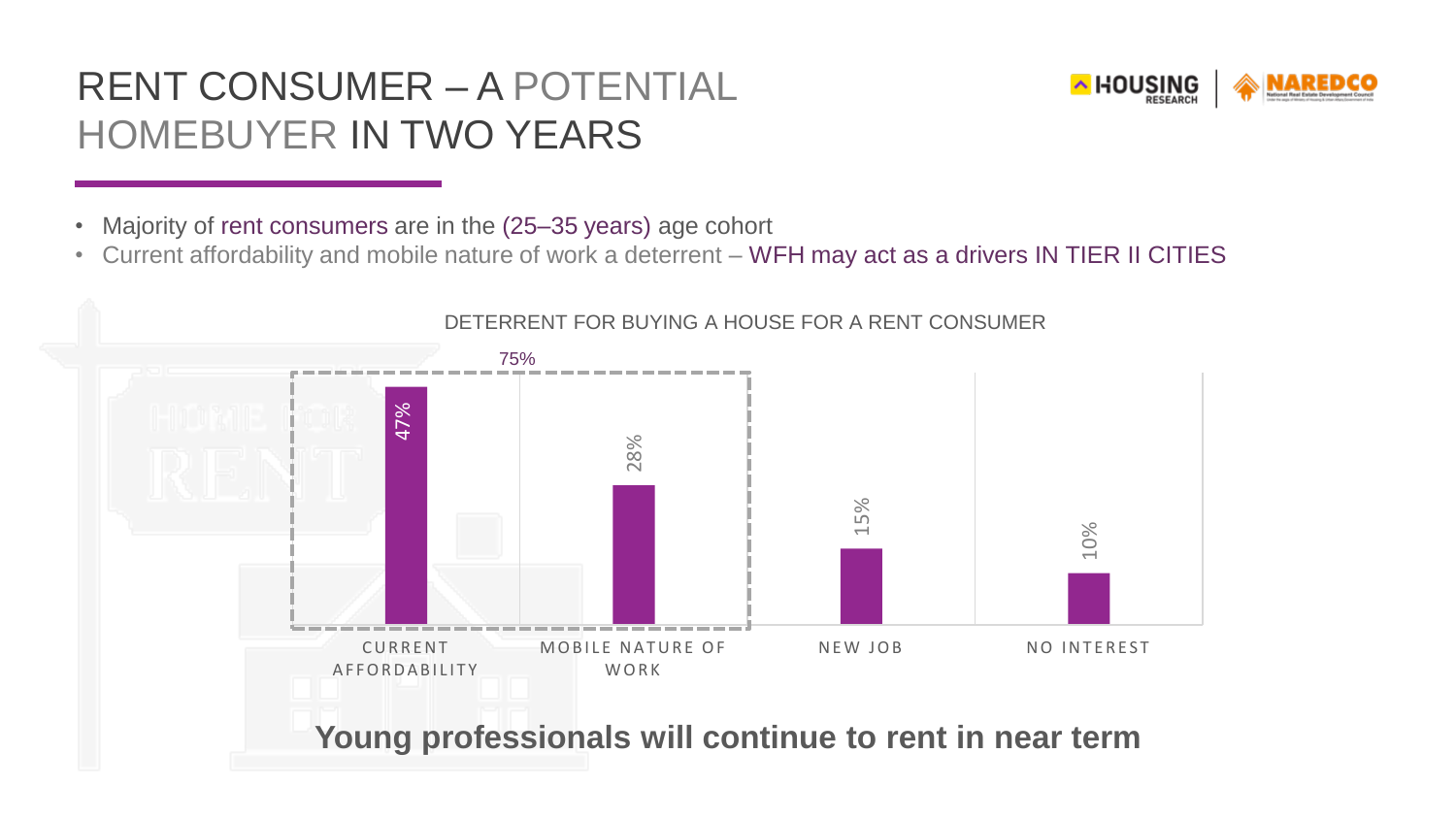

# **KEY TAKEAWAYS.**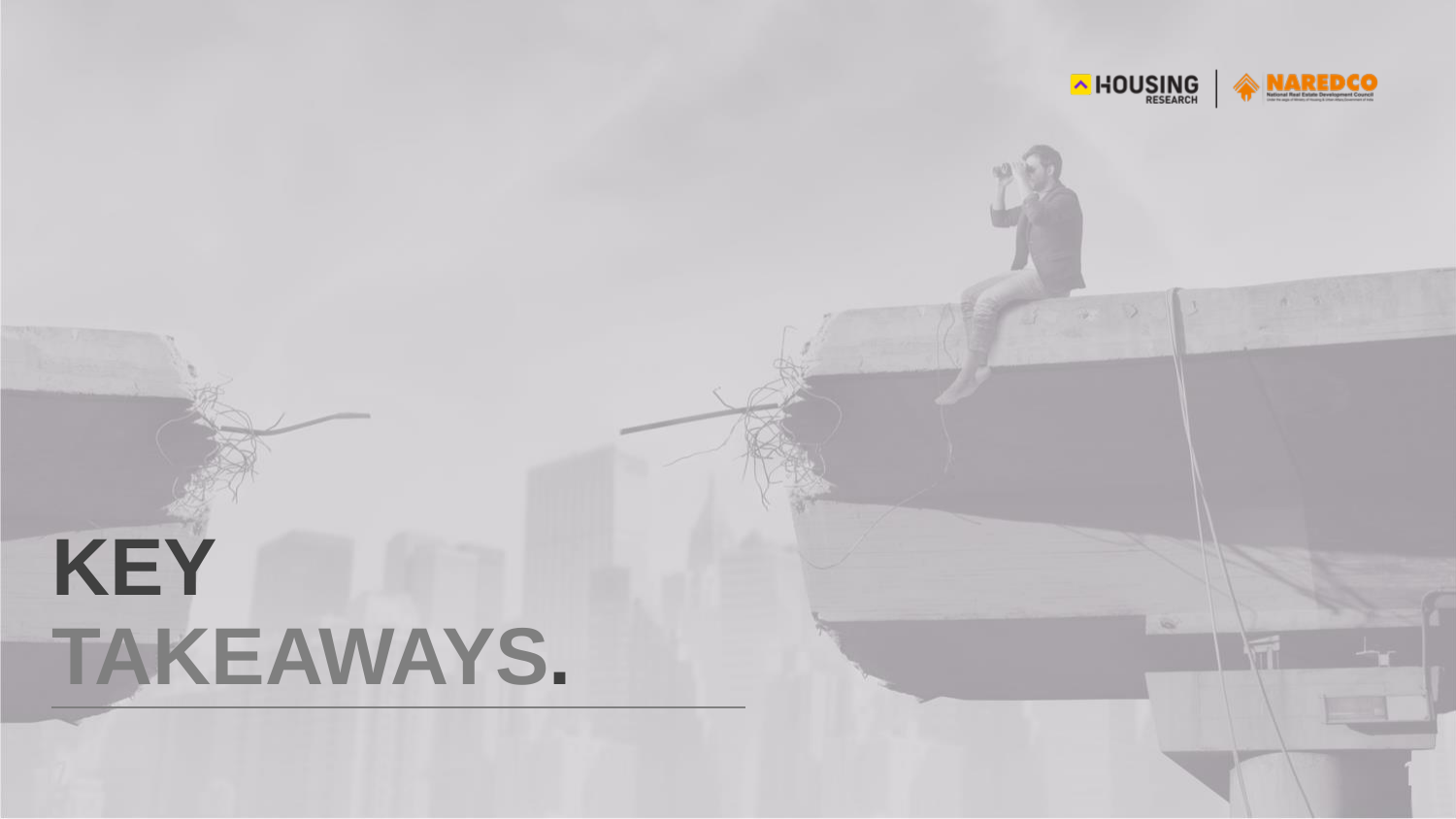#### CONCERNED, YET POSITIVE.



- Overall economic scenario remains cautious; Real estate consumer confident of his income in near term
- **Cautious consumer confidence delays home buying decision in near term**
- **Real estate remains the preferred investment avenue followed by gold**
- Affordability and developer credibility key drivers for demand
- **Flexible payment plans and tax incentives may nudge demand in near term in the current scenario**
- Rent consumer a potential homebuyer in two years